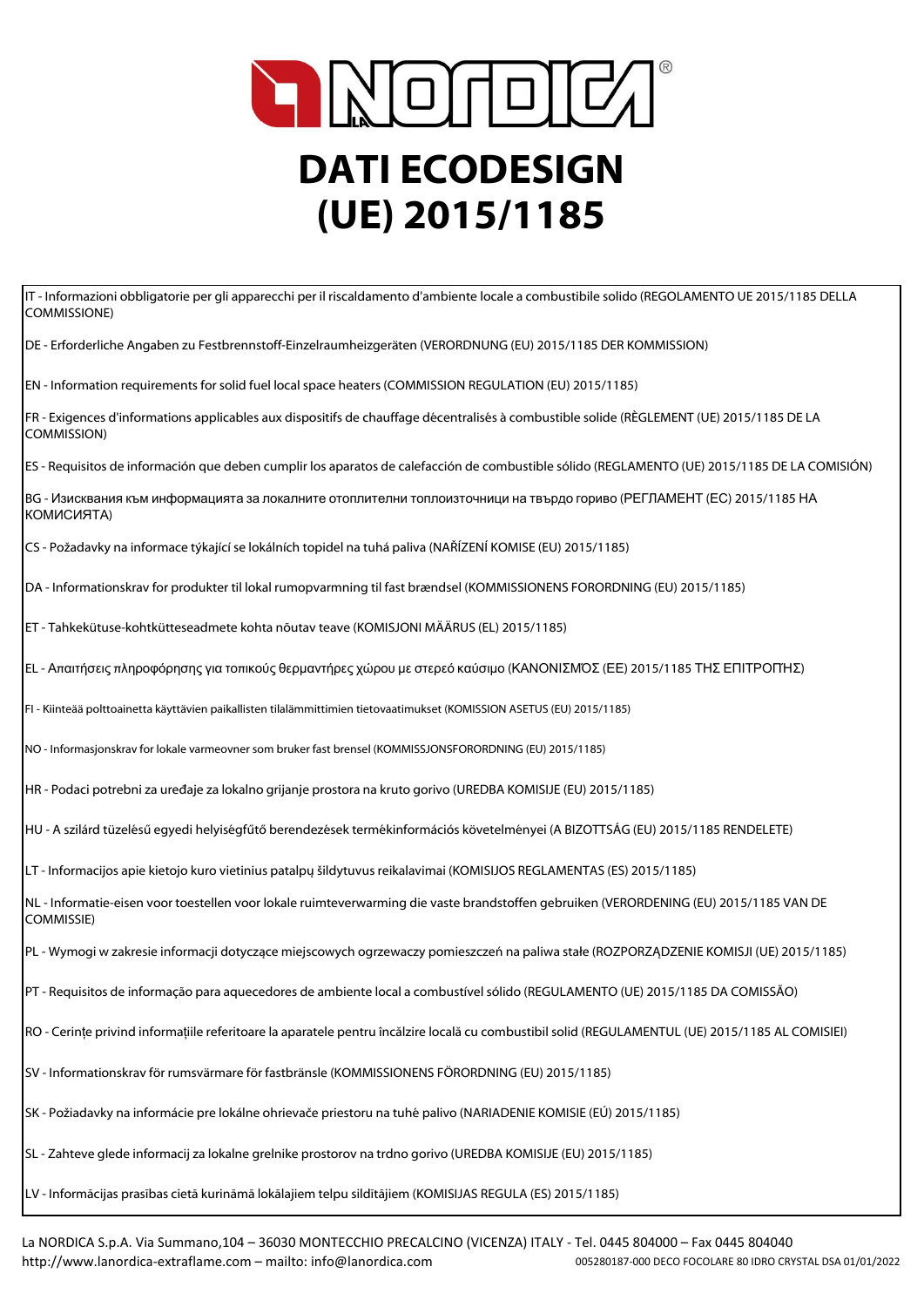

| IT-DE-EN                                                                                                     | HR-HU-LT                                                                                                          |                              |                  |
|--------------------------------------------------------------------------------------------------------------|-------------------------------------------------------------------------------------------------------------------|------------------------------|------------------|
| FR-ES-BG                                                                                                     | NL - PL - PT                                                                                                      |                              |                  |
| CS-DA-ET                                                                                                     | RO - SV - SK                                                                                                      |                              |                  |
| EL - FI - NO                                                                                                 | SL-LV                                                                                                             |                              |                  |
| Identificativo modello - Modellkennung(en) - Model<br>identifier(s)                                          | Identifikacijska/identifikacijske oznaka/oznake modela -<br>Modellazonosító(k) - Modelio žymuo (-enys)            |                              |                  |
| Référence(s) du modèle - Identificador(es) del modelo -<br>Идентификатор(и) на модела                        | Typeaanduiding(en) - Identyfikator(-y) modelu -<br>Identificador(es) de modelo                                    | FOCOLARE 80 IDRO CRYSTAL DSA |                  |
| Identifikační značka (značky) modelu -<br>Modelidentifikation(er) - Mudelitähis(ed)                          | Identificator sau identificatoare de model -<br>Modellbeteckning(ar) - Identifikačný (-é) kód (-y) modelu         |                              |                  |
| Αναγνωριστικό/-ά μοντέλου - Mallitunniste(et) - Eksempel-<br>ID(er)                                          | Identifikacijska oznaka modela(-ov) - Modeļa identifikators(-                                                     |                              |                  |
| Funzionalità di riscaldamento indiretto - Indirekte<br>Heizfunktion - Indirect heating functionality         | Funkcija posrednog grijanja - Közvetett fűtési képesség -<br>Netiesioginio šildymo funkcija                       | Sì - Ja - Yes                | Da - Igen - Taip |
| Fonction de chauffage indirect - Funcionalidad de<br>calefacción indirecta - Функция за индиректно отопление | Indirecte-verwarmingsfunctionaliteit - Funkcja ogrzewania<br>pośredniego - Funcionalidade de aquecimento indireto | Oui - Sì - да                | Ja - Tak - Sim   |
| Funkce nepřímého vytápění - Indirekte varmefunktion -<br>Kaudse kütmisfunktsiooniga                          | Funcție de încălzire indirectă - Indirekt<br>uppvärmningsfunktion - Funkcia nepriameho vykurovania                | Ano -Ja - Jah                | Da - Ja - Áno    |
| Λειτουργία έμμεσης θέρμανσης - Epäsuora<br>lämmitystoiminto - Indirekte varmefunksjon                        | Posredno ogrevanje - Netiešas sildīšanas funkcija                                                                 | ναι - Joo - Ja               | Da - Jā          |
| Potenza termica diretta - Direkte Wärmeleistung - Direct<br>heat output                                      | Neposredna toplinska snaga - Közvetlen hőteljesítmény -<br>Tiesiogiai atiduodama šiluminė galia                   |                              |                  |
| Puissance thermique directe - Potencia calorífica directa -<br>Директна топлинна мощност                     | Directe warmteafgifte - Bezpośrednia moc cieplna -<br>Potência calorífica direta                                  | kW                           | 4,3              |
| Přímý tepelný výkon -Direkte varmeydelse - Otsene<br>soojusvõimsus                                           | Putere termică directă - Direkt värmeeffekt - Priamy tepelný<br>výkon                                             |                              |                  |
| Άμεση θερμική ισχύς - Suora lämpöteho - Direkte<br>varmeeffekt                                               | Neposredna izhodna toplotna moč - Tiešā siltuma jauda                                                             |                              |                  |
| Potenza termica indiretta -Indirekte Wärmeleistung -<br>Indirect heat output                                 | Posredna toplinska snaga - Közvetett hőteljesítmény -<br>Netiesiogiai atiduodama šiluminė galia                   |                              |                  |
| Puissance thermique indirecte - Potencia calorífica indirecta -<br>Индиректна топлинна мощност               | Indirecte warmteafgifte - Pośrednia moc cieplna - Potência<br>calorífica indireta                                 | kW                           | 11,1             |
| Nepřímý tepelný výkon - Indirekte varmeydelse - Kaudse<br>kütmise soojusvõimsus                              | Putere termică indirectă - Indirekt värmeeffekt - Nepriamy<br>tepelný výkon                                       |                              |                  |
| Έμμεση θερμική ισχύς - Epäsuora lämpöteho - Indirekte<br>varmeeffekt                                         | Posredna izhodna toplotna moč - Netiešā siltuma jauda                                                             |                              |                  |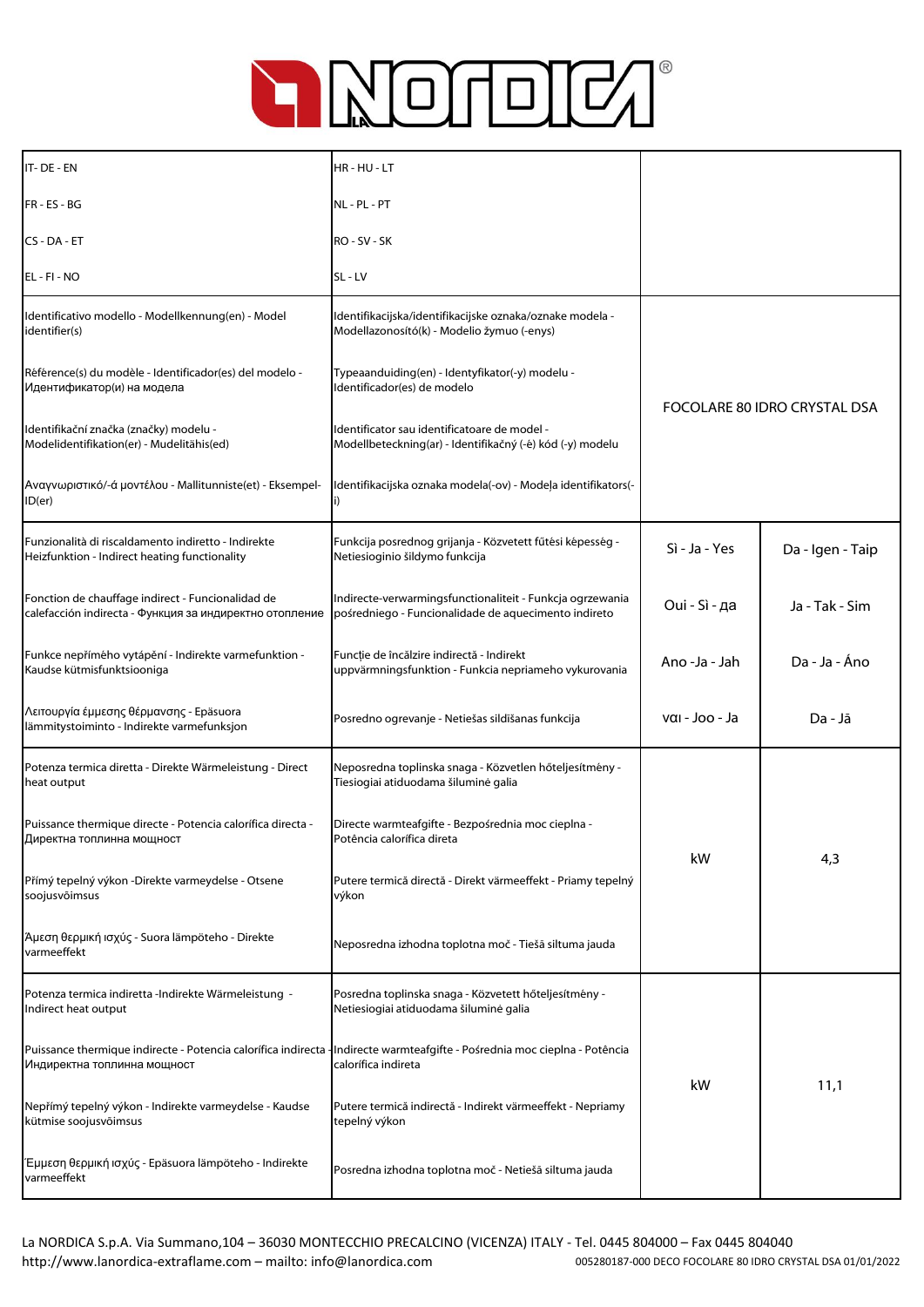

| Ceppi di legno con tenore di umidità ≤ 25 % - Scheitholz,<br>Feuchtigkeitsgehalt $\leq$ 25 % - Wood logs with moisture<br>content $\leq$ 25 %                                        | Drveni trupci s udjelom vlage ≤ 25 % - Tűzifa, legfeljebb 25<br>% nedvességtartalommal - Rąstinė mediena, kurios<br>drėgnumas ≤ 25 %                                                                                        | Sì - Ja - Yes  |      | Da - Igen - Taip |
|--------------------------------------------------------------------------------------------------------------------------------------------------------------------------------------|-----------------------------------------------------------------------------------------------------------------------------------------------------------------------------------------------------------------------------|----------------|------|------------------|
| Bûches de bois ayant un taux d'humidité ≤ 25 % - Madera en<br>tronco, contenido de humedad ≤ 25 % - Нарязани<br>дървени трупи със съдържание на влага ≤ 25 %                         | Stamhout, vochtgehalte ≤ 25 % - Polana drewna o<br>wilgotności ≤ 25 % - Toros, teor de humidade ≤ 25 %                                                                                                                      | Oui - Sì - да  |      | Ja - Tak - Sim   |
| Dřevěná polena s obsahem vlhkosti ≤ 25 % - Brænde med<br>vandindhold ≤ 25 % - Küttepuud, niiskusesisaldus ≤ 25 %                                                                     | Bușteni cu un conținut de umiditate ≤ 25 % - Ved med<br>fukthalt ≤ 25 % - Guľatina s obsahom vlhkosti ≤ 25 %                                                                                                                | Ano -Ja - Jah  |      | Da - Ja - Áno    |
| Κορμοτεμάχια με υγρασία ≤ 25 % - Halot, kosteuspitoisuus<br>$\leq$ 25 % - Halos, fuktighetsinnhold $\leq$ 25 %                                                                       | Polena z vsebnostjo vlage ≤ 25 % - Malka ar mitruma saturu<br>$\leq$ 25 %                                                                                                                                                   | ναι - Joo - Ja |      | Da - Jā          |
| Legno compresso con tenore di umidità < 12 % - Pressholz,<br>Feuchtigkeitsgehalt < 12 % - Compressed wood with<br>moisture content $< 12$ %                                          | Komprimirano drvo s udjelom vlage ≤ 12 % - Préselt<br>faanyag, 12 %-nál kisebb nedvességtartalommal -Presuota<br>mediena, kurios drėgnumas ≤ 12 %                                                                           | No - Nein - No |      | Ne - Nem - Ne    |
| Bois comprimé ayant un taux d'humidité < 12 % - Madera<br>comprimida, contenido de humedad < 12 % - Пресован<br>дървен материал със съдържание на влага < 12 %                       | Samengeperst hout, vochtgehalte < 12 % - Drewno<br>prasowane o wilgotności < 12 % - Madeira prensada, teor de<br>humidade $< 12 \%$                                                                                         | Non - No - He  |      | Neen - Nie - Não |
| Lisované dřevo s obsahem vlhkosti < 12 % - Presset træmed<br>vandindhold < 12 % - Presspuit, niiskusesisaldus ≤ 12 %                                                                 | Lemn comprimat cu un conținut de umiditate < 12 % - Ved<br>med fukthalt < 12 % - Lisované drevo s obsahom vlhkosti <<br>12%                                                                                                 | Ne - Nej - Ei  |      | Nu - Nej - Nie   |
| Συμπιεσμένο ξύλο με υγρασία < 12 % -Puristettu puu,<br>kosteuspitoisuus < 12 % - Presset treverk, fuktighetsinnhold<br>< 12%                                                         | Stisnjen les z vsebnostjo vlage < 12 % - Presēta koksne ar<br>mitruma saturu $< 12$ %                                                                                                                                       | όχι - Ei - Nei |      | Ne - nē          |
| Efficienza energetica stagionale del riscaldamento<br>d'ambiente - Raumheizungs-Jahresnutzungsgrad -<br>Seasonal space heating energy efficiency                                     | Emisije grijanja prostora pri nazivnoj toplinskoj snazi -<br>Kibocsátások helyiségfűtés során, a névleges<br>hőteljesítményen - Šildant patalpas išmetamų teršalų kiekis<br>esant vardinei šiluminei galiai                 | $\eta_{\rm s}$ | $\%$ | 73               |
| Efficacité énergétique saisonnière pour le chauffage des<br>locaux - Eficiencia energética estacional de calefacción de<br>espacios - сезонна енергийна ефективност при<br>отопление | Uitstoot bij ruimteverwarming bij nominale warmteafgifte -<br>Emisje z miejscowych ogrzewaczy pomieszczeń przy<br>nominalnej mocy cieplnej - Emissões resultantes do<br>aquecimento ambiente, à potência calorífica nominal |                |      |                  |
| Sezónní energetickou účinností vytápění - årsvirkningsgrad<br>ved rumopvarmning - Kütmise sesoonne energiatõhusus                                                                    | Emisii rezultate din încălzirea spațiilor la puterea termică<br>nominală - Utsläpp från rumsvärmare vid nominell avgiven<br>värmeeffekt - Emisie z vykurovania priestoru pri menovitom<br>tepelnom výkone                   |                |      |                  |
| ενεργειακή απόδοση της εποχιακής θέρμανσης χώρου -<br>Ympäristön vaaran pysähtynyt energiatehokkuus -<br>Energieffektivitet stagionale delcaldamento d'ambiente                      | Emisije pri ogrevanju prostorov pri nazivni izhodni toplotni<br>moči - Emisijas šajā termiņā ir apliekamas ar nominālvērtību                                                                                                |                |      |                  |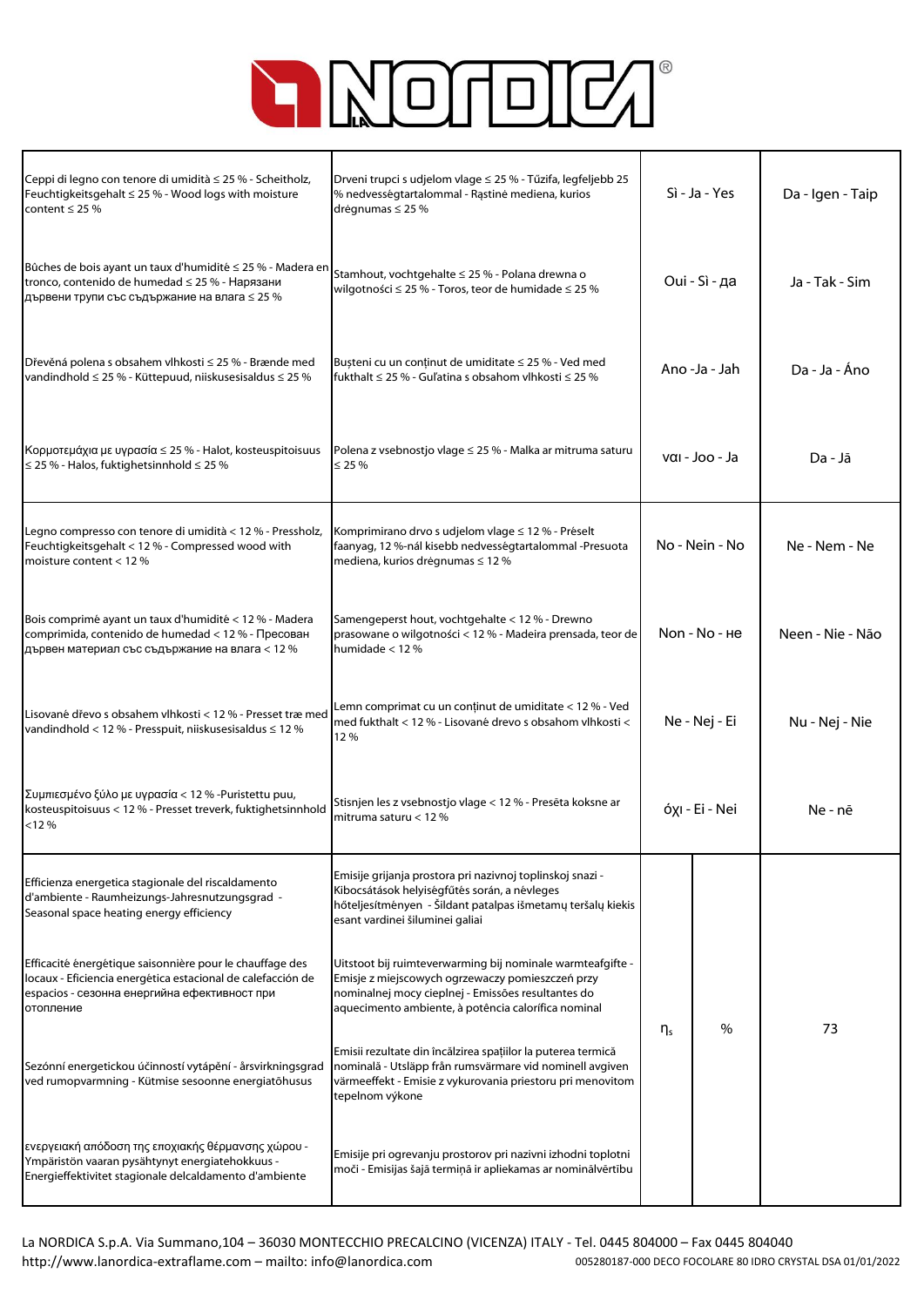

| Emissioni dovute al riscaldamento d'ambiente alla potenza<br>termica nominale - Raumheizungs-Emissionen bei<br>Nennwärmeleistung - Space heating emissions at nominal<br>heat output                                           | Emisije grijanja prostora pri nazivnoj toplinskoj snazi -<br>Kibocsátások helyiségfűtés során, a névleges<br>hőteljesítményen - Šildant patalpas išmetamų teršalų kiekis<br>esant vardinei šiluminei galiai                 | PM mg/Nm $3$<br>$(13\% O_2)^{(1)}$              |    | 20   |
|--------------------------------------------------------------------------------------------------------------------------------------------------------------------------------------------------------------------------------|-----------------------------------------------------------------------------------------------------------------------------------------------------------------------------------------------------------------------------|-------------------------------------------------|----|------|
| Émissions dues au chauffage des locaux à la puissance<br>thermique nominale - Emisiones resultantes de la<br>calefacción de espacios a potencia calorífica nominal -<br>Емисии при отопление при номинална топлинна<br>МОЩНОСТ | Uitstoot bij ruimteverwarming bij nominale warmteafgifte -<br>Emisje z miejscowych ogrzewaczy pomieszczeń przy<br>nominalnej mocy cieplnej - Emissões resultantes do<br>aquecimento ambiente, à potência calorífica nominal | OGC mg/Nm <sup>3</sup><br>$(13\% O_2)^{(2)}$    |    | 47   |
| Emise při vytápění prostorů při jmenovitém tepelném<br>výkonu - Emissioner ved lokal rumopvarmning ved nominel<br>varmeydelse - Kütmisel minimaalsel soojusvõimsusel tekkiv<br>heide                                           | Emisii rezultate din încălzirea spațiilor la puterea termică<br>nominală - Utsläpp från rumsvärmare vid nominell avgiven<br>värmeeffekt - Emisie z vykurovania priestoru pri menovitom<br>tepelnom výkone                   | CO mg/Nm $3$<br>$(13\% O_2)^{(3)}$              |    | 1250 |
| Εκπομπές εποχιακής θέρμανσης χώρου στην ονομαστική<br>θερμική ισχύ - Tilalämmityksen päästöt<br>nimellislämpöteholla - Utslipp fra romoppvarming ved<br>nominell termisk effekt                                                | Emisije pri ogrevanju prostorov pri nazivni izhodni toplotni<br>moči - Telpu apsildes emisijas pie nominālās siltuma jaudas                                                                                                 | $NO_x$ mg/Nm <sup>3</sup><br>$(13\% O_2)^{(4)}$ |    | 91   |
| Potenza termica nominale - Nennwärmeleistung - Nominal<br>heat output                                                                                                                                                          | Nazivna toplinska snaga - Névleges hőteljesítmény - Vardinė<br>šiluminė galia                                                                                                                                               |                                                 |    |      |
| Номинална топлинна мощност                                                                                                                                                                                                     | Puissance thermique nominale - Potencia calorífica nominal - Nominale warmteafgifte - Nominalna moc cieplna - Potência<br>calorífica nominal                                                                                | $P_{nom}$                                       | kW | 15,4 |
| Jmenovitý tepelný výkon - Nominel varmeydelse -<br>Nimisoojusvõimsus                                                                                                                                                           | Puterea termică nominală - Nominell avgiven värmeeffekt -<br>Menovitý tepelný výkon                                                                                                                                         |                                                 |    |      |
| Ονομαστική θερμική ισχύς - Nimellislämpöteho - Nominell<br>varmeeffekt                                                                                                                                                         | Nazivna izhodna toplotna moč - Nominālā siltuma jauda                                                                                                                                                                       |                                                 |    |      |
| Efficienza utile alla potenza termica nominale - Thermischer<br>Wirkungsgrad bei Nennwärme-leistung - Useful efficiency at<br>nominal heat output                                                                              | Iskoristivost pri nazivnoj toplinskoj snazi - A névleges<br>hőteljesítményhez tartozó hatásfok -                                                                                                                            |                                                 |    |      |
| Rendement utile à la puissance thermique nominale -<br>Eficiencia útil a potencia calorífica nominal - Полезна<br>ефективност при номинална топлинна мощност                                                                   | Nuttig rendement bij nominale warmteafgifte - Sprawność<br>użytkowa przy nominalnej mocy cieplnej - Eficiência útil à<br>potência calorífica nominal                                                                        |                                                 |    | 82,7 |
| Užitečná účinnost při jmenovitém tepelném výkonu -<br>Virkningsgrad ved nominel varmeydelse - Kasutegur<br>nimisoojusvõimsusel                                                                                                 | Randamentul util la puterea termică nominală -<br>Nyttoverkningsgrad vid nominell avgiven värmeeffekt -<br>Užitočná účinnosť pri menovitom tepelnom výkone                                                                  | %<br>$\eta_{\text{th,nom}}$                     |    |      |
| Ωφέλιμη απόδοση στην ονομαστική θερμική ισχύ -<br>Hyötysuhde nimellislämpöteholla - Effektivitet ved nominell<br>termisk effekt                                                                                                | Izkoristek pri nazivni izhodni toplotni moči - Lietderības<br>koeficients pie nominālās siltuma jaudas                                                                                                                      |                                                 |    |      |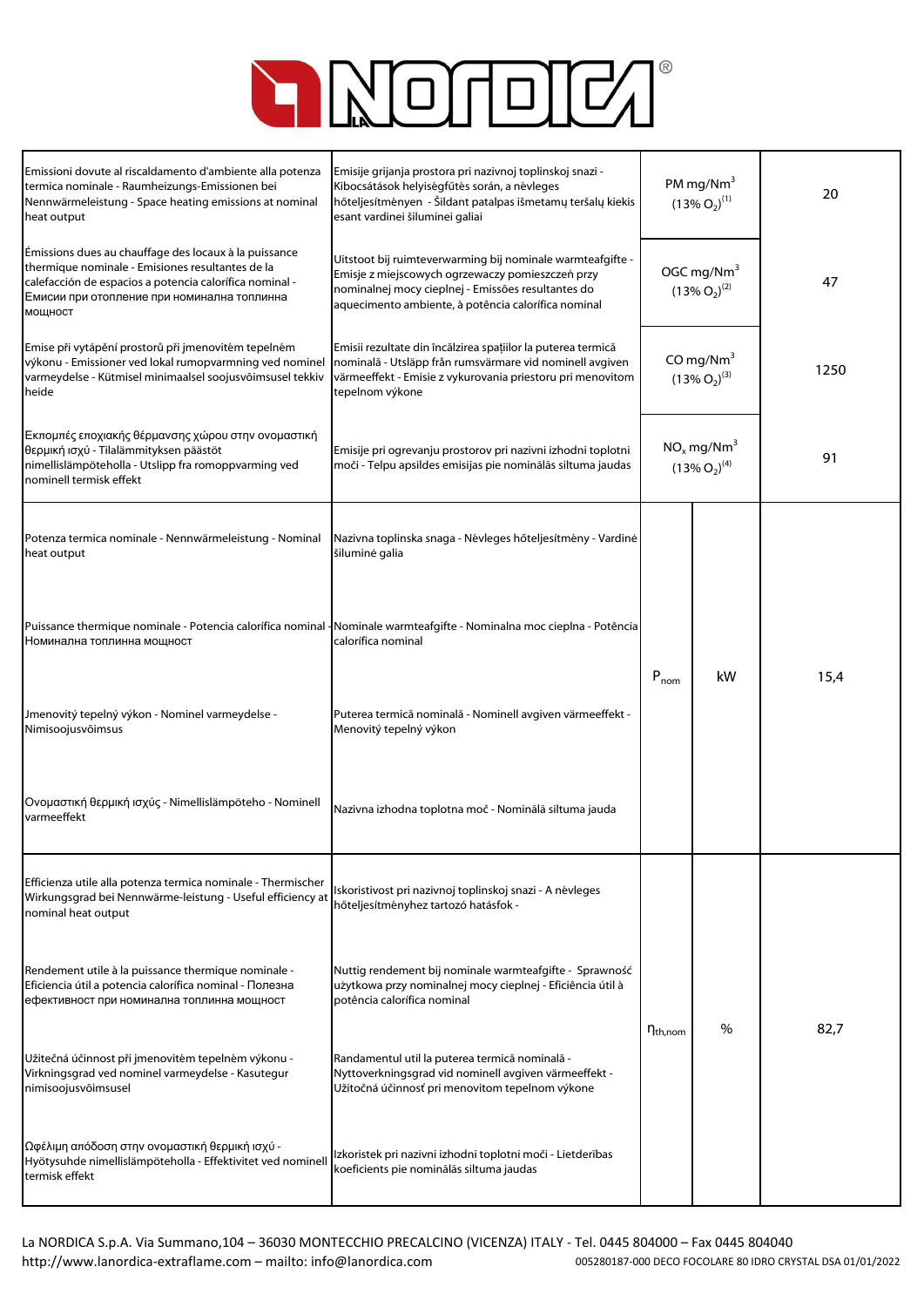

| Consumo ausiliario di energia elettrica alla potenza termica<br>nominale - Hilfsstromverbrauch Bei Mindestwärmeleistung<br>Bei Nennwärmeleistung - Auxiliary electricity consumption<br>at nominal heat output<br>Consommation d'électricité auxiliaire à la puissance<br>thermique nominale - Consumo auxiliar de electricidad A<br>potencia calorífica nominal - Спомагателно потребление<br>на електроенергия При номинална топлинна мощност<br>Spotřeba pomocné elektrické energie Pňi jmenovitém<br>tepelném výkonu - Supplerende elforbrug ved nominel<br>varmeydelse - Täiendav elektritarbimine<br>Nimisoojusvõimsusel<br>Βοηθητική κατανάλωση ηλεκτρικής ενέργειας στην<br>ονομαστική θερμική ισχύ - Nimellislämpöteholla - Ved<br>nominell varmeeffekt | Potrošnja pomoćne električne energije pri nazivnoj<br>toplinskoj snazi - Naudingasis efektyvumas esant<br>mažiausiajai šiluminei galiai (orientacinis) - Pagalbinės<br>elektros energijos suvartojimas esant vardinei šiluminei<br>galiai<br>Aanvullend elektriciteitsverbruik Bij nominale warmteafgifte<br>- Zużycie energii elektrycznej na potrzeby własne przy<br>nominalnej mocy cieplnej - Consumo de eletricidade<br>auxiliar à potência calorífica nominal<br>Consumul auxiliar de energie electrică la puterea termică<br>nominală - Tillsatselförbrukning vid nominell avgiven<br>värmeeffekt - Vlastná spotreba elektrickej energie pri<br>menovitom tepelnom výkone<br>Dodatna potreba po električni moči pri nazivni izhodni<br>toplotni moči - Pie nominālās siltuma jaudas | $\left. \text{el}_{\text{max}} \right.$ | kW | 0,000 |
|------------------------------------------------------------------------------------------------------------------------------------------------------------------------------------------------------------------------------------------------------------------------------------------------------------------------------------------------------------------------------------------------------------------------------------------------------------------------------------------------------------------------------------------------------------------------------------------------------------------------------------------------------------------------------------------------------------------------------------------------------------------|--------------------------------------------------------------------------------------------------------------------------------------------------------------------------------------------------------------------------------------------------------------------------------------------------------------------------------------------------------------------------------------------------------------------------------------------------------------------------------------------------------------------------------------------------------------------------------------------------------------------------------------------------------------------------------------------------------------------------------------------------------------------------------------------|-----------------------------------------|----|-------|
| Consumo ausiliario di energia elettrica alla potenza termica<br>minima - Hilfsstromverbrauch Bei Mindestwärmeleistung -<br>Auxiliary electricity consumption at minimum heat output<br>Consommation d'électricité auxiliaire à la puissance<br>thermique minimale - Consumo auxiliar de electricidad A<br>potencia calorífica mínima - Спомагателно потребление<br>на електроенергия При минимална топлинна мощност<br>Spotřeba pomocné elektrické energie Pňi minimálním<br>tepelném výkonu - Supplerende elforbrug ved mindste<br>varmeydelse - Täiendav elektritarbimine Minimaalsel<br>soojusvõimsusel<br>Βοηθητική κατανάλωση ηλεκτρικής ενέργειας στην<br>ελάχιστη θερμική ισχύ - Vähimmäislämpöteholla - Med<br>minimum varmeeffekt                       | Potrošnja pomoćne električne energije pri minimalnoj<br>toplinskoj snazi - Kiegészítő villamosenergia-fogyasztás a<br>minimális hőteljesítményen - Pagalbinės elektros energijos<br>suvartojimas esant mažiausiajai šiluminei galiai<br>Aanvullend elektriciteitsverbruik bij minimale warmteafgifte<br>- Zużycie energii elektrycznej na potrzeby własne przy<br>minimalnej mocy cieplnej - Consumo de eletricidade auxiliar<br>à potência calorífica mínima<br>Consumul auxiliar de energie electrică la puterea termică<br>minimă - Tillsatselförbrukning vid lägsta värmeeffekt -<br>Vlastná spotreba elektrickej energie pri minimálnom<br>tepelnom výkone<br>Dodatna potreba po električni moči pri minimalni izhodni<br>toplotni moči - Pie minimālās siltuma jaudas                | $el_{min}$                              | kW | 0,000 |
| Consumo ausiliario di energia elettrica in modo stand-by -<br>Hilfsstromverbrauch Im Bereitschaftszustand - Auxiliary<br>electricity consumption in standby mode<br>Consommation d'électricité auxiliaire en mode veille -<br>Consumo auxiliar de electricidad en modo de espera -<br>Спомагателно потребление на електроенергия В<br>режим на готовност<br>Spotřeba pomocné elektrické energie V pohotovostním<br>režimu - Supplerende elforbrug i standbytilstand - Täiendav<br>elektritarbimine Ooteseisundis<br>Βοηθητική κατανάλωση ηλεκτρικής ενέργειας Σε<br>κατάσταση αναμονής -- Valmiustilassa - I standby-modus                                                                                                                                       | Potrošnja pomoćne električne energije u stanju pripravnosti<br>Kiegészítő villamosenergia-fogyasztás készenléti<br>üzemmódban - Pagalbinės elektros energijos suvartojimas<br>veikiant budėjimo veiksena<br>Aanvullend elektriciteitsverbruik In stand-by-modus -<br>Zużycie energii elektrycznej na potrzeby własne w trybie<br>czuwania - Consumo de eletricidade auxiliar em estado de<br>vigília<br>Consumul auxiliar de energie electrică În modul standby -<br>Tillsatselförbrukning I standbyläge - Vlastná spotreba<br>elektrickej energie v pohotovostnom režime<br>Dodatna potreba po električni moči v stanju pripravljenosti -<br>Gaidstāves režīmā                                                                                                                            | $el_{SB}$                               | kW | 0,000 |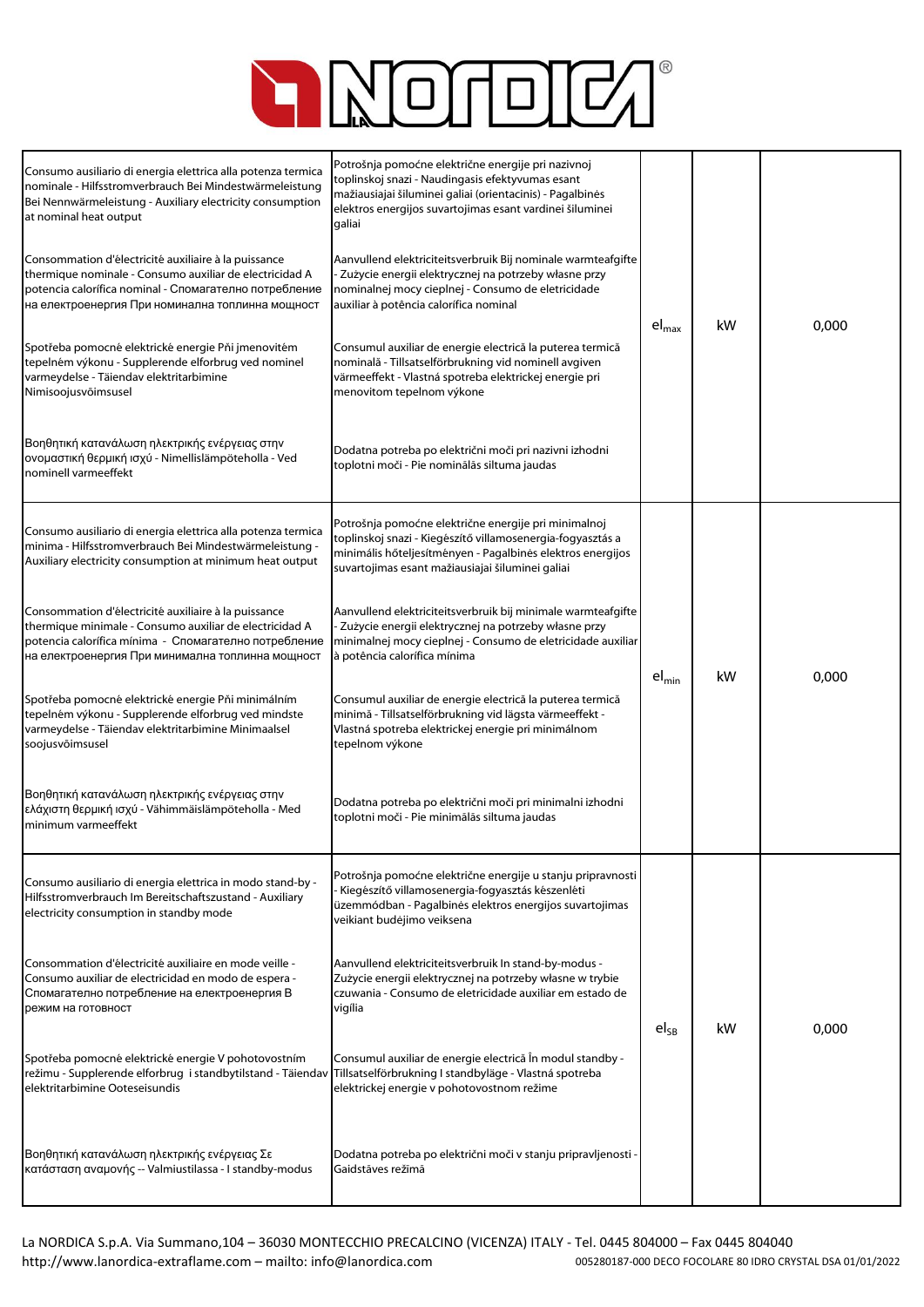

| Potenza termica a fase unica senza controllo della<br>temperatura ambiente - Einstufige Wärmeleistung, keine<br>Raumtemperaturkontrolle - Single stage heat output, no<br>room temperature control                                                                     | Jednostupanjska predaja topline, bez regulacije sobne<br>temperature - Egyetlen állás, beltéri hőmérséklet-<br>szabályozás nélkül - Vieno šiluminės galios lygio, be<br>patalpos temperatūros reguliavimo                                | Sì - Ja - Yes  | Da - Igen - Taip |
|------------------------------------------------------------------------------------------------------------------------------------------------------------------------------------------------------------------------------------------------------------------------|------------------------------------------------------------------------------------------------------------------------------------------------------------------------------------------------------------------------------------------|----------------|------------------|
| Contrôle de la puissance thermique à un palier, pas de<br>contrôle de la température de la pièce - Potencia calorífica<br>de un solo nivel, sin control de temperatura interior - една<br>степен на топлинна мощност, без регулиране на<br>температурата в помещението | Eentrapswarmteafgifte, geen sturing van de<br>kamertemperatuur - Jednostopniowa moc cieplna bez<br>regulacji temperatury w pomieszczeniu - Potência calorífica<br>numa fase única, sem comando da temperatura interior                   | Oui - Sì - да  | Ja - Tak - Sim   |
| Jeden stupeň tepelného výkonu, bez regulace teploty<br>v místnosti - Ét-trinsvarmeydelse uden<br>rumtemperaturstyring - Üheastmelise soojusvõimsusega,<br>toatemperatuuri seadistamiseta                                                                               | O singură treaptă de putere termică, fără controlul<br>temperaturii camerei - Enstegs värmeeffekt utan<br>rumstemperaturreglering - Jednoúrovňový tepelný výkon<br>bez ovládania izbovej teploty                                         | Ano -Ja - Jah  | Da - Ja - Áno    |
| μονοβάθμια θερμική ισχύς χωρίς ρυθμιστή θερμοκρασίας<br>δωματίου - yksiportainen lämmitys ilman huonelämpötilan<br>säätöä - etttrinns oppvarming uten<br>romtemperaturregulering                                                                                       | Z enostopenjskim uravnavanjem izhodne toplotne moči,<br>brez uravnavanja temperature v prostoru - Vienpakāpes<br>siltuma jauda bez telpas temperatūras regulēšanas                                                                       | ναι - Joo - Ja | Da - Jā          |
| Con controllo elettronico della temperatura ambiente e<br>temporizzatore settimanale - Mit elektronischer<br>Raumtemperaturkontrolle und Wochentagsregelung - With<br>electronic room temperature control plus week timer                                              | S elektroničkom regulacijom sobne temperature i tjednim<br>uklopnim satom - Elektronikus beltéri hőmérséklet-<br>szabályozás és heti szabályozás - Su elektroninio patalpos<br>temperatūros reguliavimo funkcija ir savaitės laikmačiu   | No - Nein - No | Ne - Nem - Ne    |
| Contrôle électronique de la température de la pièce et<br>programmateur hebdomadaire - Con control electrónico de<br>temperatura interior y temporizador semanal - c<br>електронно регулиране на температурата на<br>помещението и седмичен таймер                     | Met elektronische sturing van de kamertemperatuur plus<br>week-tijdschakelaar - Elektroniczna regulacja temperatury w<br>pomieszczeniu i sterownik tygodniowy - Com comando<br>eletrónico da temperatura interior e temporizador semanal | Non - No - He  | Neen - Nie - Não |
| S elektronickou regulací teploty v místnosti a týdenním<br>programem - Med elektronisk rumtemperaturstyring og<br>ugetimer - Toatemperatuuri elektroonilise seadistamise ja<br>nädalataimeriga                                                                         | Cu control electronic al temperaturii camerei și cu<br>temporizator cu programare săptămânală - Med elektronisk<br>rumstemperaturreglering plus veckotimer - S elektronickým<br>ovládaním izbovej teploty a týždenným časovačom          | Ne - Nej - Ei  | Nu - Nej - Nie   |
| με ηλεκτρονικό ρυθμιστή θερμοκρασίας δωματίου και<br>χρονοδιακόπτη εβδομάδας - sähköisellä huonelämpötilan<br>säädöllä ja viikkoajastimella - med elektronisk<br>romtemperaturkontroll og uketimer                                                                     | Z elektronskim uravnavanjem temperature v prostoru s<br>tedenskim časovnikom - Ar elektronisku telpas<br>temperatūras regulēšanu un nedēļas taimeri                                                                                      | όχι - Ei - Nei | Ne - nē          |
| Con opzione di controllo a distanza - Mit<br>Fernbedienungsoption - With distance control option                                                                                                                                                                       | S mogućnošću regulacije na daljinu - Távszabályozási<br>lehetőség - Su nuotolinio valdymo pasirinktimi                                                                                                                                   | No - Nein - No | Ne - Nem - Ne    |
| Contrôle à distance - Con opción de control a distancia - c<br>възможност за управление от разстояние                                                                                                                                                                  | Met de optie van afstandsbediening - Opcja regulacji na<br>odległość - Com opção de comando à distância                                                                                                                                  | Non - No - He  | Neen - Nie - Não |
| S dálkovým ovládáním - Telestyringsoption -<br>Kaugjuhtimisvõimalusega                                                                                                                                                                                                 | Cu opțiune de control la distanță - Med möjlighet till<br>fjärrstyrning - S možnosťou diaľkového ovládania                                                                                                                               | Ne - Nej - Ei  | Nu - Nej - Nie   |
| με δυνατότητα ρύθμισης εξ αποστάσεως -<br>Etäohjausmahdollisuuden kanssa - Med mulighet for<br>fjernkontroll                                                                                                                                                           | Z možnostjo uravnavanja na daljavo - Ar tālvadības funkciju                                                                                                                                                                              | όχι - Ei - Nei | Ne - nē          |